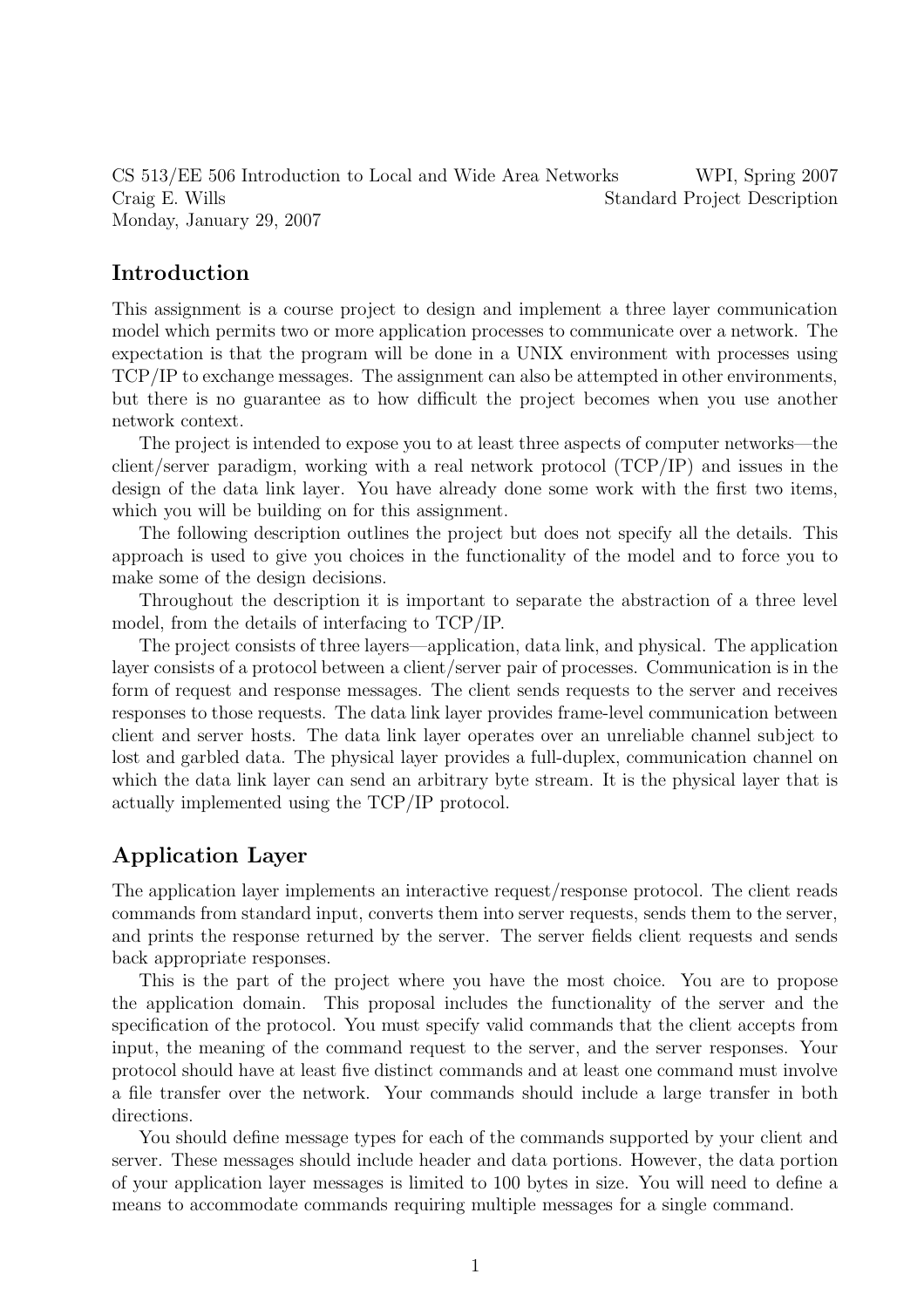If the server encounters an application-level error while processing a request, it returns an error message. The client in turn prints out appropriate error explanations.

The application layer interfaces with the data link layer via only two routines:  $DataLinkSend()$ and  $DataLinkRecv()$ . Both the client and server processes can issue  $DataLinkSend()$  and  $DataLinkRev()$  calls. You may also consider encapsulating these routines in a DataLink object.

#### Data Link Layer

The data link layer accepts data passed via  $DataLinkSend()$ , places the data into a data link frame, and sends the frame on the TCP/IP link for transmission. The design of your data link layer must include the ability to handle an error-prone channel. Thus, the data link layer must include considerations for buffering, retransmissions and some form of flow control.

You must implement some type of sliding window protocol (see Tanenbaum for details). At a minimum you must use a single-bit sliding window protocol, but you are encouraged to use a send window size greater than three. In the latter case your data link layer will have to handle buffering at the sender and/or receiver. If an application attempts to transmit messages beyond the window size, the data link layer will block until space becomes available.

Retransmissions will require a timer mechanism to detect lack of acknowledgments. These can be done using the  $select()$  system call. See the man page for how to use the timer facility of select(). More details on using this call will also be made available by the instructor.

On the  $DataLinkRecv()$  side, note that a new data frame may arrive before the application layer actually calls  $DataLinkRecv()$ . Because frames must be processed when they arrive (otherwise you might ignore an acknowledgment), received data frames will have to queued. When  $DataLinkRecv()$  is called, it must check for the presence of data in the receive queue. If none is present, it will have to suspend itself until an appropriate event occurs. As in Tanenbaum's discussion, the data link layer processes must respond to timeout, frame arrival and frame error events.

#### Physical Layer

The actual communication with the server takes place using Unix sockets and TCP/IP. Use your Unix uid as the port number for your server unless this value conflicts with another server in which case pick a a random value. The physical layer deals with the details of establishing a TCP/IP connection and sending messages over a TCP/IP network. The data link layer hands off frames to the physical layer for transmission.

As part of introducing unreliability into the network transmission you are responsible for artificially dropping frames in the transmission. Dropping a frame simply means not transmitting it for this assignment. Any frame that is sent (setup, data, ACK, NAK, etc) can be potentially lost. The error rate to be used by the client and the server should be given on the command line when each of these is started up. Obviously your data link layer should not "know" whether a frame will be lost and will have to discover that problem via the protocol you implement.

The sending data link layer will need to indicate the size of frames as part of the DLL header so that the receiving DLL knows the size of each frame. For more realism, you can add framing, character stuffing and checksumming to your data link layer, but in the simplest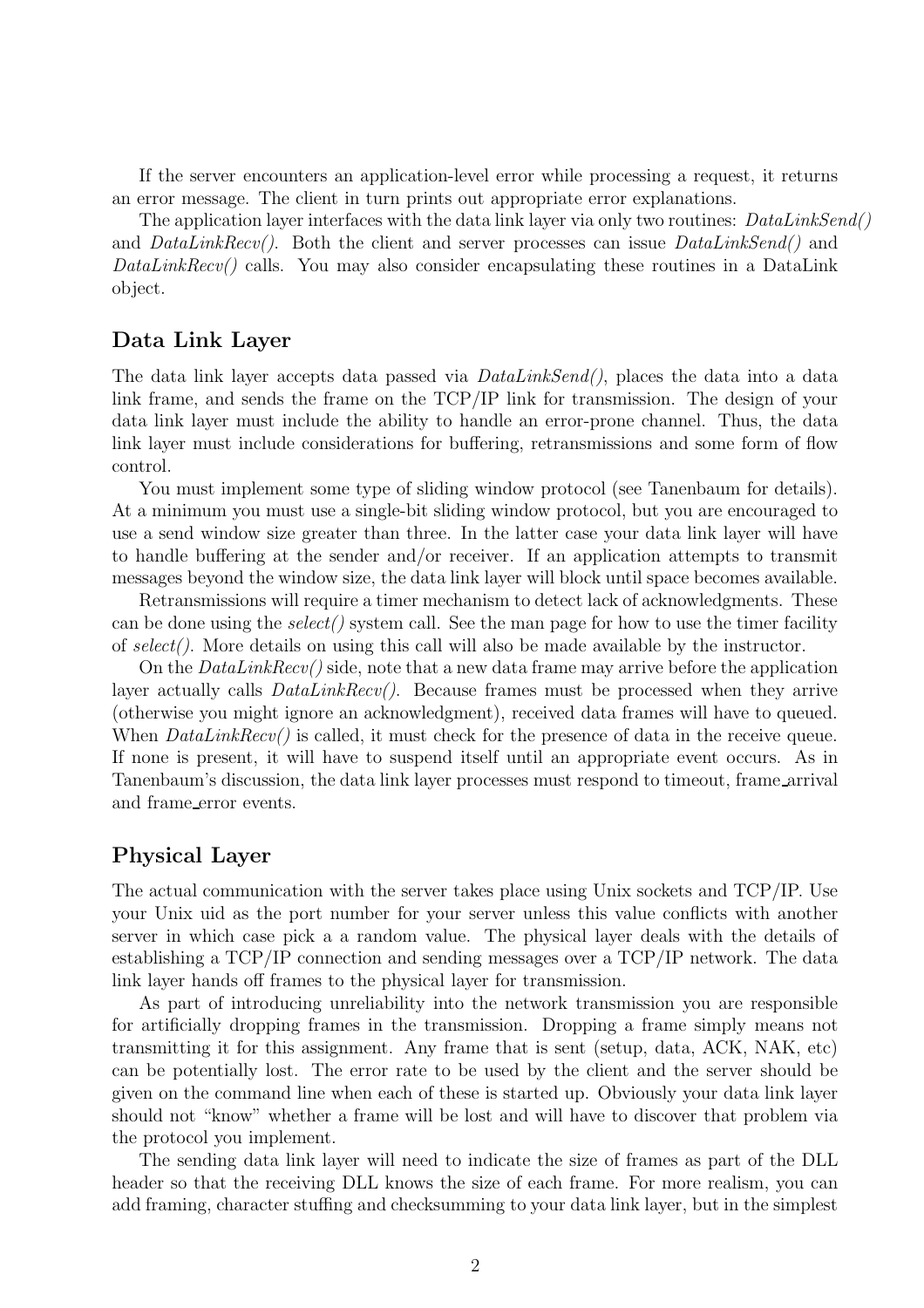case you can assume the physical layer either transmits an entire frame reliably or drops the entire frame.

## Input

It is the group's responsibility to provide interesting and meaningful test data to show that your project works. If the final project turned in does not work completely, then you should provide ways to demonstrate which modules in fact are working.

## Output

In order to observe the performance of the sliding window protocol and to check whether your implementation is working properly, you need to collect statistics. For debugging reasons, you should design a statistics gathering process on both the client and server machines. These processes record on-going and final statistics. When you demonstrate your project it is advantageous to have both monitoring processes outputting information into separate windows. The following are suggested statistics (You should add your own which are appropriate to your specific proposal):

- 1. the total number of data frames transmitted
- 2. the total number of retransmissions
- 3. the total number of acknowledgments sent
- 4. the total number of acknowledgments received
- 5. the total number of duplicate frames received
- 6. the total amount of data sent

For your debugging purposes you may wish to show the size of frames sent and received. For performance analysis purposes you should consider measuring the time required to satisfy a client request.

## Design Decisions

Students are encouraged to work in two-person groups of your choosing, but individual projects are acceptable. You should select a partner who has similar goals for the project as yourself. Projects will be graded equally for all team members unless exceptional circumstances arise.

One issue to address in your design for the project is what protocol to use for handling errors. More credit will be given to projects that correctly implement a protocol that allows multiple outstanding messages (such as "go back n" or "selective repeat") as opposed to projects that implement a simple "stop and wait" protocol. However projects that do not work will be penalized regardless of the protocol. Hence it is better to turn in a project that works with a simpler data link protocol than one that does not work with a more complex protocol.

An enhancement for additional credit is to send and receive frames byte-by-byte using character delimiters for frames along with character stuffing and checksums. If this enhancement is used then your error rates will be on a per-byte rather than per-frame basis.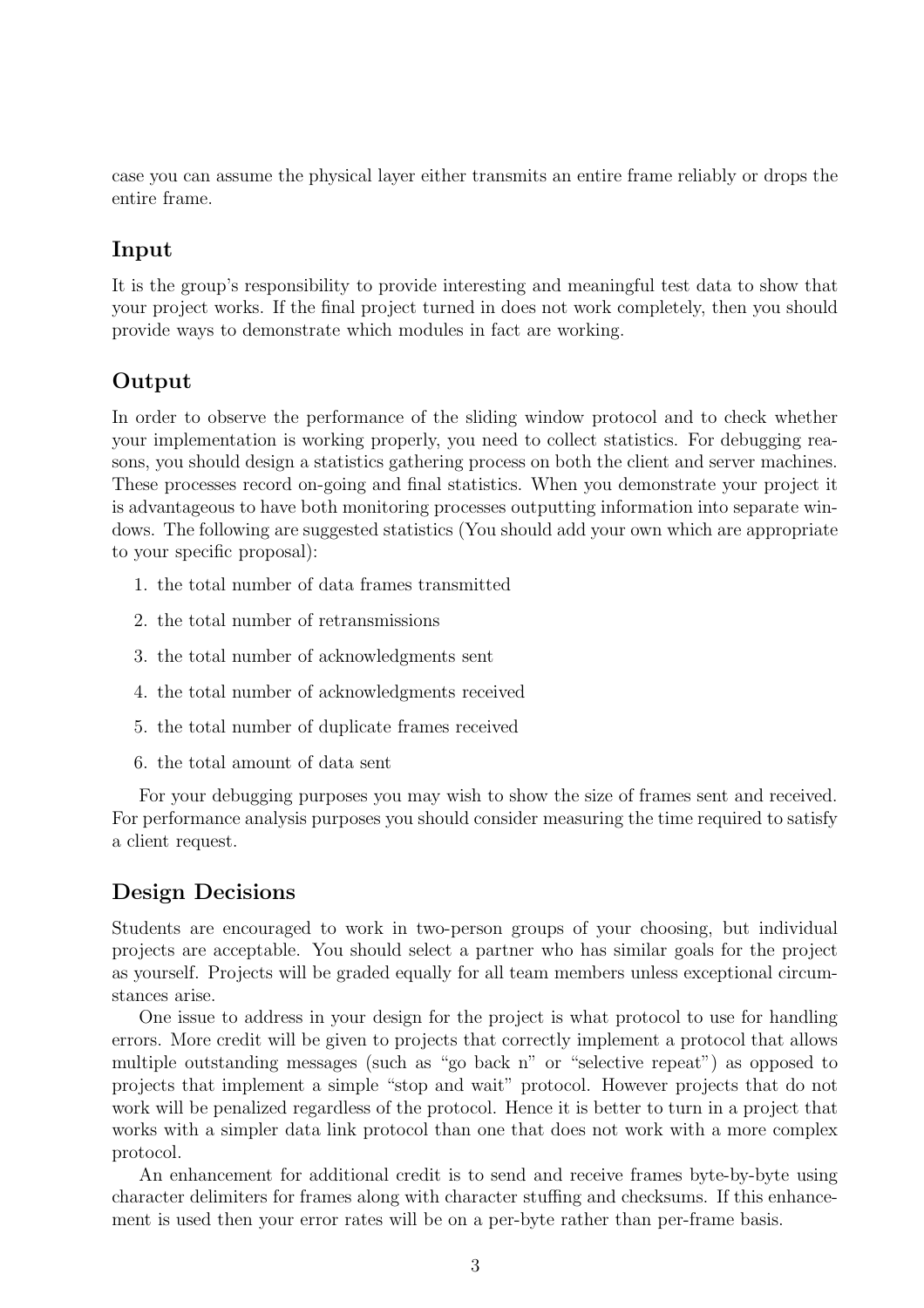# Project Deadlines

The project has two deadlines:

1. Design Report (Due: Monday, February 12, 2007)

Each group will turn in a typed design report (one or two pages) defining the project and explaining the work to be done. The design should include the team members, the data link layer protocol to be used along with message structures and types. You should also indicate what statistics you intend to gather. This design should clearly explain the final product and include a schedule of work to be done. These designs will be reviewed and returned with comments, but not actually graded.

2. Final Project and Report (Due: Monday, April 16, 2007)

The final report should be a well-presented technical report discussing your project. You should explain how the program works, give specific sample runs and analyze the results. Results indicating the relative efficiency of your protocol with varying error percentages are encouraged. The final report may include parts of your design report. The report should be 5-10 pages in length.

# Grading

Projects will be primarily graded via an in-person demonstration with the instructor during the last week of the semester. Projects will be graded based on features and correctness. Correctly implemented projects using the "stop and wait" protocol will generally receive grades in the B range. Correctly implemented projects using the "go back n" and "selective repeat" protocols will generally receive grades in the low A range. Correctly implemented projects that allow both sending and receiving of data along with buffering in the data link layer and/or actual framing of data will generally receive A grades. Variation in grades will depend on the quality of the work, features provided, the analyses that were done and the final report.